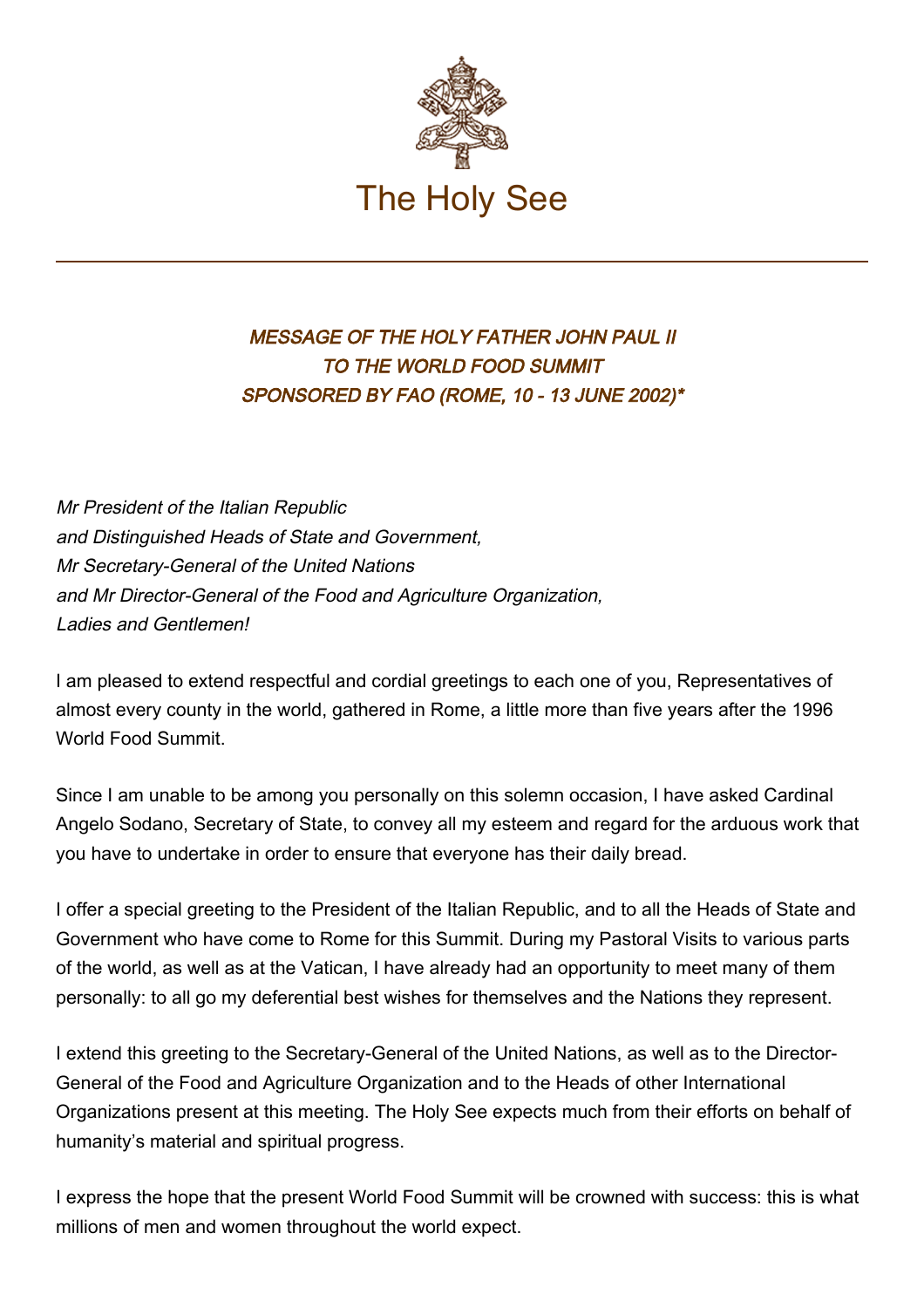The last Summit in 1996 had already established that hunger and malnutrition are not phenomena of a merely natural or structural nature, affecting only certain geographic areas, but are to be seen as the consequence of a more complex situation of underdevelopment resulting from human inertia and self-centeredness.

If the goals of the 1996 Summit have not been met, that can be attributed also to the absence of a culture of solidarity, and to international relations often shaped by a pragmatism devoid of ethical and moral foundations. Moreover, a cause for concern is to be found in the statistics according to which assistance given to poor countries in recent years appears to have decreased rather than increased.

Today more than ever there is an urgent need in international relationships for solidarity to become the criterion underlying all forms of cooperation, with the acknowledgment that the resources which God the Creator has entrusted to us are destined for all.

Of course, much is expected from the experts, whose task it is to point out when and how to increase agricultural resources, how to achieve better distribution of products, how to set up food security programmes, how to devise new techniques to boost harvests and increase herds.

The Preamble to the FAO Constitution itself proclaimed the commitment of each country to raise its level of nutrition and improve the conditions of its agriculture and of its rural population, in such a way as to increase production and secure an effective distribution of food supplies in all parts of the world.

These goals, however, involve a constant reconsideration of the relationship between the right to be freed from poverty and the duty of the whole human family to provide practical help to the needy.

For my part, I am pleased that the present World Food Summit is once more urging the various sectors of the international community, Governments and Intergovernmental Institutions, to make a commitment to somehow guaranteeing the right to nutrition in cases where an individual State is unable to do so because of its own underdevelopment and poverty. Such a commitment can be seen as entirely necessary and legitimate, given the fact that poverty and hunger risk compromising even the ordered coexistence of peoples and nations, and constitute a real threat to peace and international security.

Hence the importance of the present World Food Summit, with its reaffirmation of the concept of food security and its call for a mobilization of solidarity aimed at reducing by half, by the year 2015, the number of people in the world who are undernourished and deprived of the bare necessities of life. This is an enormous challenge, and one to which the Church too is fully committed.